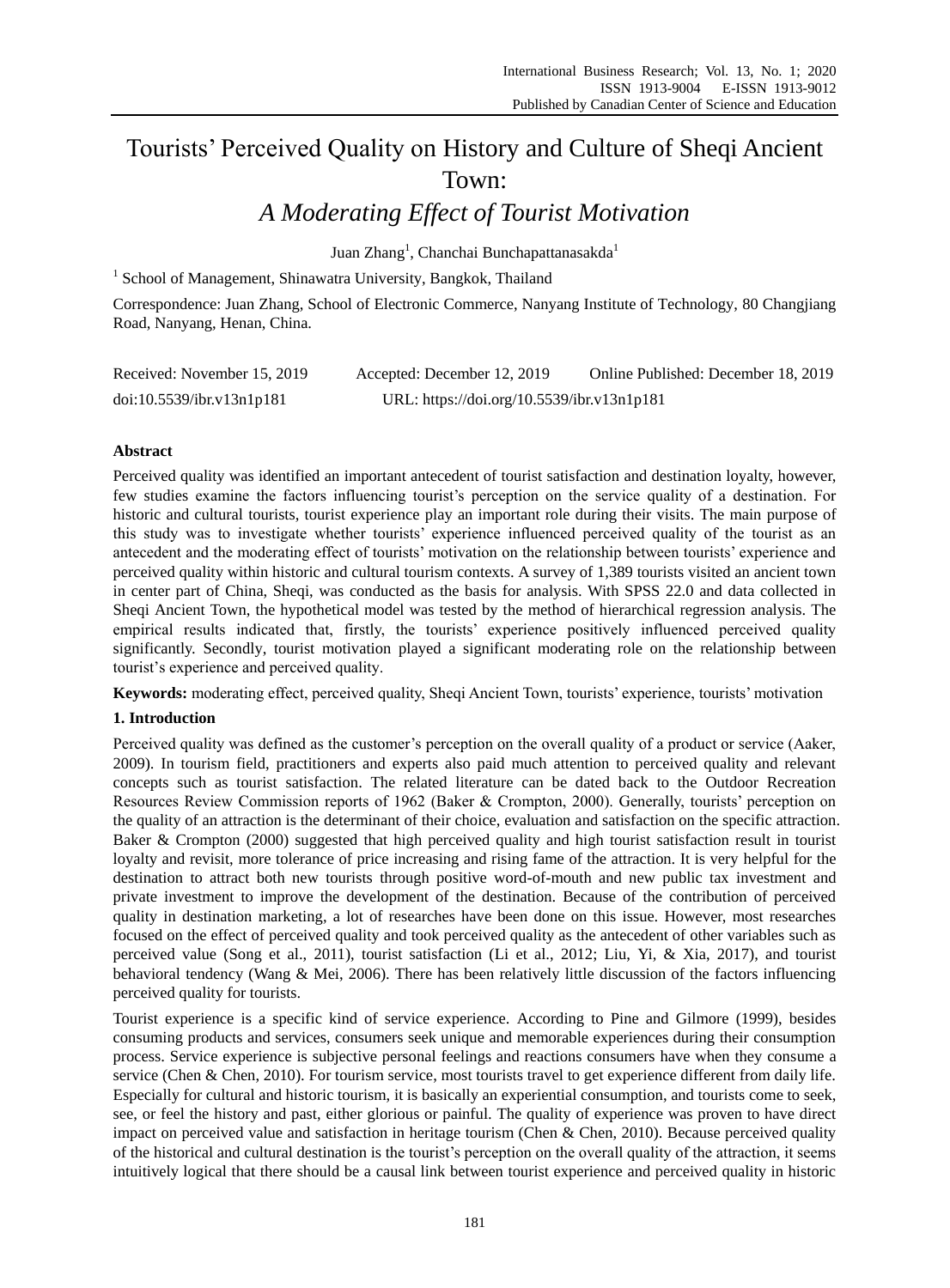and cultural destination. The quality of the experience that tourist felt influences the tourist's perception on the quality of the destination.

Tourist motivation is the intrinsic and extrinsic power that directly promotes people's tourism behavior (Cini, Kruger, & Ellis, 2013). People choose to visit specific destination due to different motivations, for example, some people want to acquire new knowledge, others want to appreciate beautiful scenery, and another group may have other purpose. It was supported that tourist motivation had impact on perceived quality (Hsieh, et al., 2018) and tourist satisfaction (Yoon & Uysal, 2005). For historic and cultural destination, the motivations that drive tourists to come and visit are of evident difference. Tourists may seek historical clues of the past, experience history, appreciate heritage and relics, or just have a special sightseeing. So unlike other kinds of destinations, based on very different motivation of visit, it is not strange that different tourists with similar experience may have very different perception on the quality of tourism services in the destination.

The first purpose of this study was to investigate whether tourist experience influence perceived quality of the tourist as an antecedent within historic and cultural tourism context. And the second purpose was to explore the differences between perceived quality for historic and cultural destination of tourists having different motivations, i.e., to assess the moderating effect of tourist motivation on the relationship between tourist experience and perceived quality. The proposed hypothetical model was depicted in Figure 1.



Figure 1. Proposed Hypothetical Model

## **2. Conceptual Background and Hypotheses**

#### *2.1 Tourist Experience*

It was claimed by Pine and Gilmore (1999) that we were in an era of rapid development of experience economy, which was the fourth stage of human economic life development after agricultural economy, industrial economy and service economy. According to their opinion, "experience" involved that enterprises took services as the stage, commodities as props and consumers as the center to create activities that could make consumers participate in and worth recalling. The key to experience was to involve consumers in the production of products and services. Tourism is obviously one of the pioneer fields of the experience economy, since travel is an experience in itself, and experience economy has brought a new meaning of travel further. Tourist experience emerged even before the new era when people traveled to holy places and visited sacred objects, and became an important research issue in the 1960s and grew to be popular in the social science literature by the 1970s (Quan & Wang, 2004). However, at that time tourist experience was discussed fragmentarily. After 1990s, systematical research approaches, from qualitative studies to quantitative studies, were used to study tourist experience (Andereck et al., 2006).

In tourism researches, experiences were viewed as the emotional, physical, spiritual, or intellectual state of being when a person involved in an event or special place (Pine & Gilmore, 1999; Noy, 2007). It was a complicated psychological process that was different from everyday experiences (Cohen, 2004). Though there are various definitions of the tourist experience, researchers had common opinion in that tourist experience was a subjective and personal concept (Li, 2000). Therefore, it can only be explained and understood regarding specific individuals involved and the specific environment where experiences grew out (Jennings, 2006). After discussing several cogent models of tourist experience formation, Prentice (2004) also argued that tourist experience and motivations were as diverse as the characteristics of destinations and tourists. Therefore, for historical and cultural destination, where individuals visit mainly to seek special experience, tourist experience and motivation may have unique characteristics and influence the overall perception of the service quality provided.

To provide the tourist special experience successfully, a destination should offer a combination of education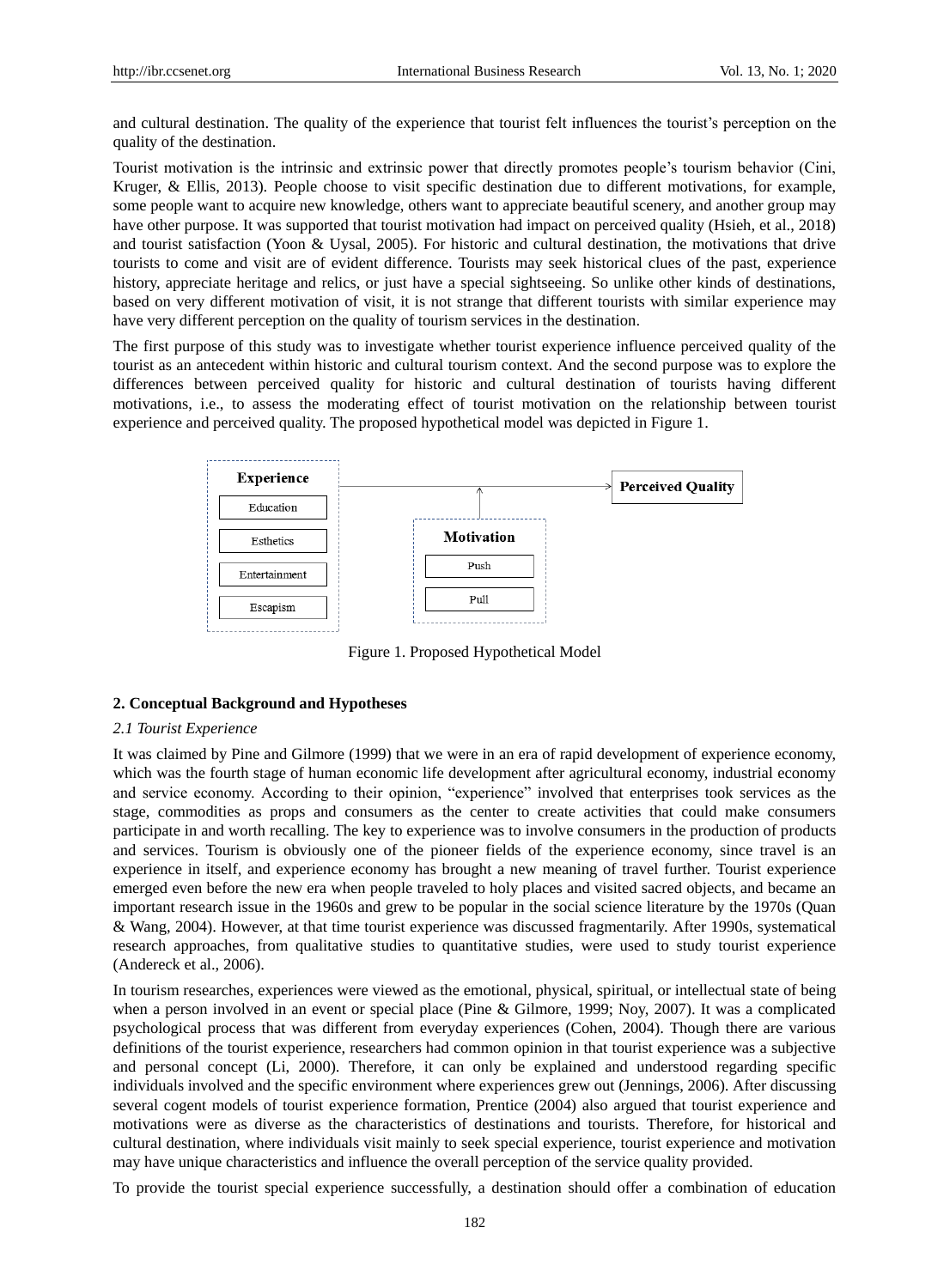("learing something new"), entertainment ("being entertained"), esthetics ("indulged in environments"), and escapism ("diverging to a new self") (Apostolakis, 2003) to engage tourists. The four dimensions were operationalized and tested by tourists' lodging experience (Oh, Fiore, & Jeoung, 2007).

## *2.2 Perceived Quality*

Perceived quality is the real feeling and perception of customers on the quality of the product or service they purchased. Researchers attached great attention to perceived quality of service in the tourism context. A lot of studies have been done on tourists' perceptions of service quality as they travel (Chen, Huang,& Petrick, 2016; Su, Swanson, & Chen, 2016), and perceived quality was identified as a critical determinant of tourist's satisfaction (Wang, 2011).

A well-known conceptual model for service quality, SERVQUAL, was proposed initially by Parasuraman, Zeithaml and Berry in 1985, and redefined in 1988 by subdividing it into five dimensions: reliability, responsiveness, empathy, assurance and tangibility. Many other models were developed based on the SERVQUAL model. Wu and Li (2015) proposed the SERVPERF model to evaluate visitors' perceptions of museum service. HISTOQUAL was established to investigate perceived quality in the cultural and heritage tourism context (Chen & Shi, 2008). And MUSEQUAL was developed to assess museum visitor's experience of service and their satisfaction (Hsieh, Park, & Hitchcock, 2015).

Based on the literature reviewed, the first hypothesis of this study was proposed as follows.

H1: tourist experience has a significant impact on perceived quality.

H1a: education (ED) has a significant impact on perceived quality.

H1b: esthetics (ES) has a significant impact on perceived quality.

H1c: entertainment (EN) has a significant impact on perceived quality.

H1d: escapism (EC) has a significant impact on perceived quality.

*2.3 Tourist Motivation as a Moderator*

Motivation is defined as psychological/biological needs and wants which arouse, direct, and integrate a person's behavior and activity (Uysal & Hagan, 1993). Tourist motivation is the intrinsic power that directly promotes people's tourism behavior (Wang & Mei, 2006). Researchers have highlighted the significance of visitors' motivations in selection of attractions, perception of quality of attractions, satisfaction level of attractions and behavioral tendency after visiting the attractions, based on intrinsic and extrinsic factors (Gitelson & Crompton, 1984; Yoon & Uysal, 2005; Cini, Kruger, & Ellis, 2013). An intrinsic motive was one's desire to search out new things to gain knowledge (Ryan & Deci, 2000). For tourists, the intrinsic motive was the psychological or social motive that drive the visitors to travel (Crompton, 1979), such as escaping reality, relaxation, exercising, adventure and exploration, which was named as push motivation by some researchers nowadays. Extrinsic motive, also called pull motivation, involved the performance of an activity to attain a desired outcome, in the context of tourism, for motivations related to the attributes of the tourism destination or the activities provided by the destination which attract the tourists, for example, natural scenery, leisure facility, cultural atmosphere, events and catering (Crompton, 1979).

Tourists visit different tourism attractions because of different motivations, even for the same destination, visitors come for different reasons, which often results in different feelings and perceptions. Therefore, it is not surprising that tourist motivation has been proven an important antecedent of perceived service quality, satisfaction and behavioral tendency after visit (Hsieh, et al., 2018; Yoon & Uysal, 2005; Wang & Mei, 2006; Cini, Kruger, & Ellis, 2013). However, tourist motivation may play more roles in tourist behavior throughout the process of pre-tour, tour, and post tour. In a research about tourist behavior in another ancient town in China, Xitang, Shou et al (2017) suggested that push motivation (novelty-seeking) could significantly moderate the relationship between destination image and revisit intention in different period, and it had a negative moderating effect on the relationship between satisfaction and revisit intention in different periods, so it was expected that historical cultural destination may group tourists according to their motivations and tailor tourism services for different groups to enhance their experience. For historical and cultural destinations, because there are no universal beauty everyone appreciates, tourists may have very different, even opposite, feeling and perception on the same destination owing to their different motivations to visit. To investigate whether tourists with similar travelling experience and different travelling motivation have different perception of the tourism service quality in the specific destination, this study proposed a hypothesis to test the moderating effect of motivation on the relationship between tourist experience and perceived quality.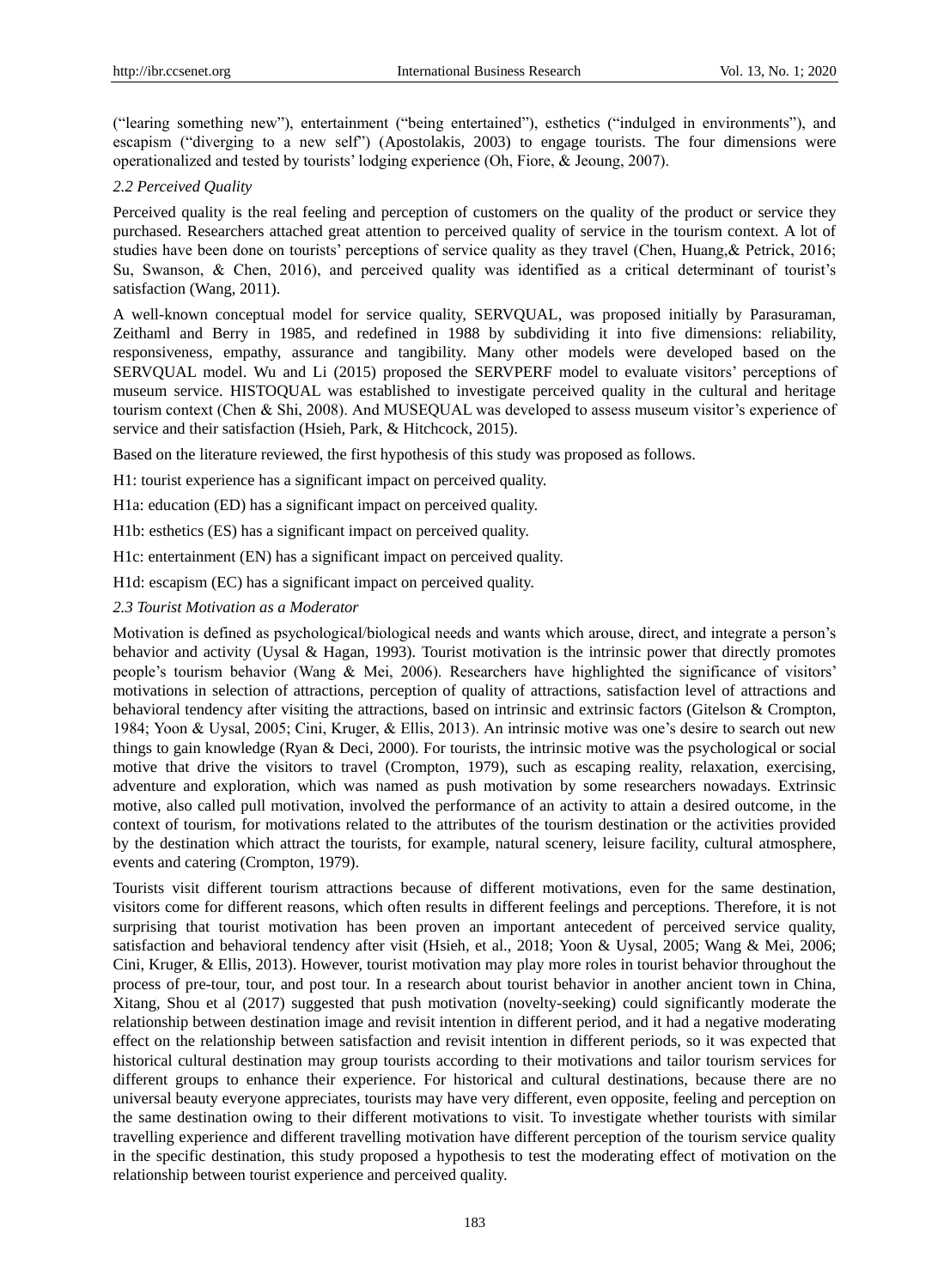H2: Motivation moderates the impact of tourists' experience on perceived quality.

H2a: Push motivation moderates the impact of tourists' experience on perceived quality.

H2b: Pull motivation moderates the impact of tourists' experience on perceived quality.

## **3. Methodology**

## *3.1 Questionnaire Design and Operationalization of Constructs*

The three variables in this study are latent variables that cannot be measured directly, hence, observed variables were designed in the questionnaire as the survey instrument based on thorough literature reviewed and in-depth interview with experts with the peculiarities of the destination taken into account. The questionnaire included two parts. Part A contained three sets of questions to measure tourist's experience, motivation, and perceived quality with 49 items using five-point Likert's scale as the response format. Part B consisted of 11 questions reflecting the respondents' demographic information and travel behaviors.

## 3.1.1 Operationlization of Tourist Experience

There were no uniform measurement for tourist experience. In the past, several empirical researches about tourist experience, the construct was measured in different ways. Wang and Mei (2006) used perceived quality of services received by tourists as the measurement of tourist experience. Otto and Ritchie (1996) developed a four-factor experience scale including hedonics, peace of mind, involvement, and recognition. From different point of view, Kao, Huang, and Wu (2008) suggested the other four dimensions of tourist experience- i.e. immersion, surprise, participation and fun.

Based on Pine and Gilmore's four realms of experience (Pine &Gilmore , 2011), Oh, Fiore and Jeoung (2007) developed a questionnaire to measure tourist experience and the consequence variables following Churchill's (1979) procedure for developing a measurement scale. The experience scales were proven empirically reliable and valid (Oh, Fiore and Jeoung, 2007). The scenario of their research was similar to this study, therefore, this study adopted the measurement scale of tourist experience with minimal changes to reflect the specific offerings and situations of the specific ancient town.

There were four main sections to identify the four dimensions of the tourists' experience of the attraction, namely education, aesthetics, entertainment, and escapism, with each dimension including four items. Respondents were required to determine the degree to which each statement reflects their experience of visiting the ancient town along a five-point scale (1=strongly disagree and 5= strongly agree). The total Cronbach α for the measurement was .973, which indicated good internal consistency of the construct.

#### 3.1.2 Operationlization of Perceived Quality

To measure the perception of the tourists on the quality of the attraction and the services provided, questions were adapted from SERVQUAL Battery (Parasuraman, 1994). The instrument of SERVQUAL were widely employed in service quality researches (Kang, Jame & Alexandris, 2002) and the reliability and validity of the instrument were proven by numerous studies (Lam & Woo, 1997; Randheer et al., 2011). According to the Evaluation and Measurement System of Tourism Attractions in China released by China's National Tourism Administration, 25 items were developed to measure the perceived quality of the specific historical and cultural destination, an ancient town in China.

There were five main sections to explore the five dimensions of the perceived quality of the attraction with each dimension including 5 items. Respondents were required to determine the degree to which each statement reflects their perception on the attraction and the services provided. All items used a five-point Likert-type scale ranging from 1= never to 5= always. The total Cronbach α for the measurement was .984, which indicated good internal consistency of the construct.

## 3.1.3 Operationlization of Motivation

From perspective of anthropologist, tourists travelled to escape the routine of daily life and seek authentic experiences (Yooh & Uysal, 2005). From socio-psychological point of view, tourist motivation involved seeking and avoidance dimensions (Iso-Ahola, 1982). Several studies used push forces such as the desire for escape, health and fitness, rest and relaxation, family togetherness, and adventure, and pull forces such as cultural attractions, beaches, recreation facilities, entertainment, natural scenery, park and shopping, to measure tourist motivation (Pyo, Mihalik, & Uysal, 1989; Yuan & McDonald, 1990). Based on these researches, considering the reality of the research object and part of the results of interview with some tourists of historical and cultural attraction, eight items including both push and pull forces were developed to measure tourist motivation. All items used a five-point Likert-type scale ranging from 1= not important at all to 5= very important. The total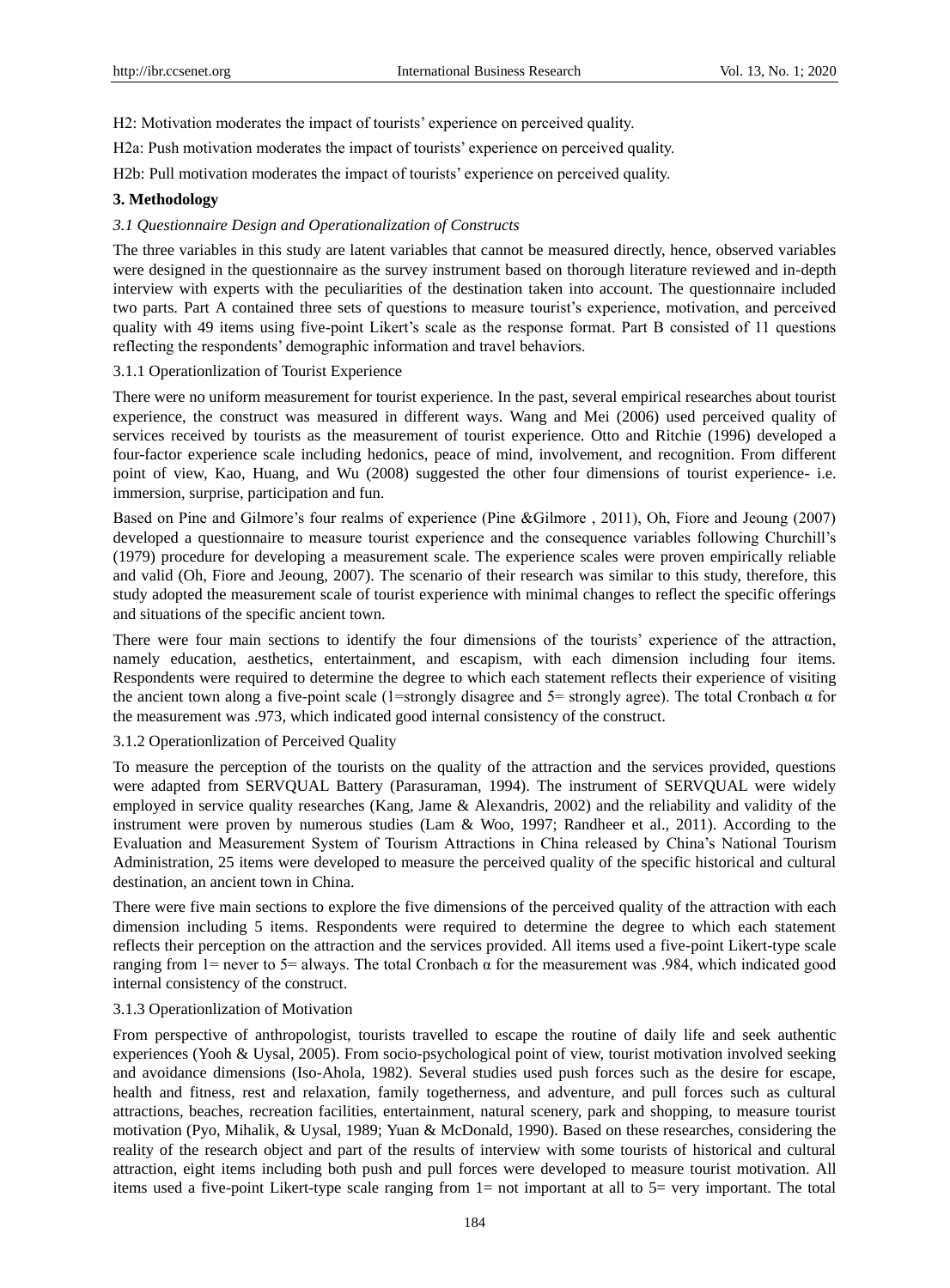Cronbach α for the measurement was .904, which indicated good internal consistency of the construct.

#### *3.2 Sample Design and Data Collection*

Semi-constructed survey questionnaire was used to collect data at an ancient town, namely Sheqi, located in Henan province, middle part of China, that is a historical and cultural site during May, 2019. A convenience sampling method was adopted because of limited time and manpower. The questionnaire was distributed at the exit and the service center of the attraction. Visitors who finished their visitation of the ancient town were asked about their willingness to participate the questionnaire survey. If they were willing to, they were asked to complete the questionnaire either on paper or on the cellphone by scanning the QR code. A total number of 1,500 questionnaires were distributed and 1,389 were completed. Thus, the response rate was 92.6 per cent.

*3.3 Factor Analysis and Testing of Reliability and Validity*

| Variable          | <b>KMO</b> | Variance extracted | <b>Factors</b>        | Items          | Cronbach's $\alpha$ |
|-------------------|------------|--------------------|-----------------------|----------------|---------------------|
|                   |            |                    |                       |                |                     |
| Experience        | 0.973      | 85.603%            | Education(ED)         | 4              | 0.971               |
|                   |            |                    | Estheets(ES)          | $\overline{4}$ | 0.968               |
|                   |            |                    | Entertainment(EN)     | 4              | 0.860               |
|                   |            |                    | Escapism(EC)          | 4              | 0.945               |
| Motivation        | 0.904      | 76.708%            | Push(PS)              | 4              | 0.809               |
|                   |            |                    | Pull(PL)              | 4              | 0.919               |
| Perceived Quality | 0.984      | 64.693%            | Perceived Quality(PQ) | 25             | 0.992               |

Table 1. Results of Efa and Testing of Reliability and Validity

A pilot test was employed to test the reliability and validity of the research instrument before empirical analysis. And to delineate underlying factors, an exploration factor analysis (EFA) using principle component method with orthogonal rotation was conducted simultaneously. As shown in Table 1, four factors were extracted from the variable of tourist's experience, which were named education, esthetics, entertainment, and escapism, based on the underlying items. And two factors were extracted from the variable of tourist's motivation and named push and pull motivations. The results of the reliability test showed that Cronbach's alpha coefficients of all variables were above the minimum of 70 (Nunnally, 1978) indicating that all the constructs were reliable.

Furthermore, to investigate the discriminating validity of the three variables: experience, perceived quality and motivation, a confirmatory factor analysis (CFA) was conducted to compare the fitting degree between different models. Considering that there were many measuring items corresponding to the variable of tourist experience and perceived quality, to improve the fitting degree of the model, the corresponding items of latent variable of tourist experience were parceled to four observed entries and the corresponding items of perceived quality were parceled to five observed entries (Wu & Wen, 2011). The result of confirmatory factor analysis in Table 2 showed that compared with other models, the three-factor model had the best fitting effect. It suggested that the three latent variables used in this study were highly discriminated, and the validity of the survey instrument was desirable.

| Model                         |          | df  | $\gamma^2/df$ | <b>CFI</b> | TLI   | <b>SRMR</b> |
|-------------------------------|----------|-----|---------------|------------|-------|-------------|
| Three-factor model: EX;MO;PQ  | 1094.446 | 116 | 9.435         | 0.939      | 0.929 | 0.031       |
| Two-factor model: EX+MO;PQ    | 4912.72  | 118 | 41.633        | 0.852      | 0.830 | 0.068       |
| Two-factor model: EX;MO+PQ    | 5346.050 | 118 | 45.305        | 0.839      | 0.814 | 0.085       |
| Single factor model: EX+MO+PQ | 6620.509 | 119 | 55.634        | 0.800      | 0.771 | 0.084       |

Table 2. Confirmatory Factor Analysis Results

*Note:* EX means experience; MO means motivation; PQ means perceived quality.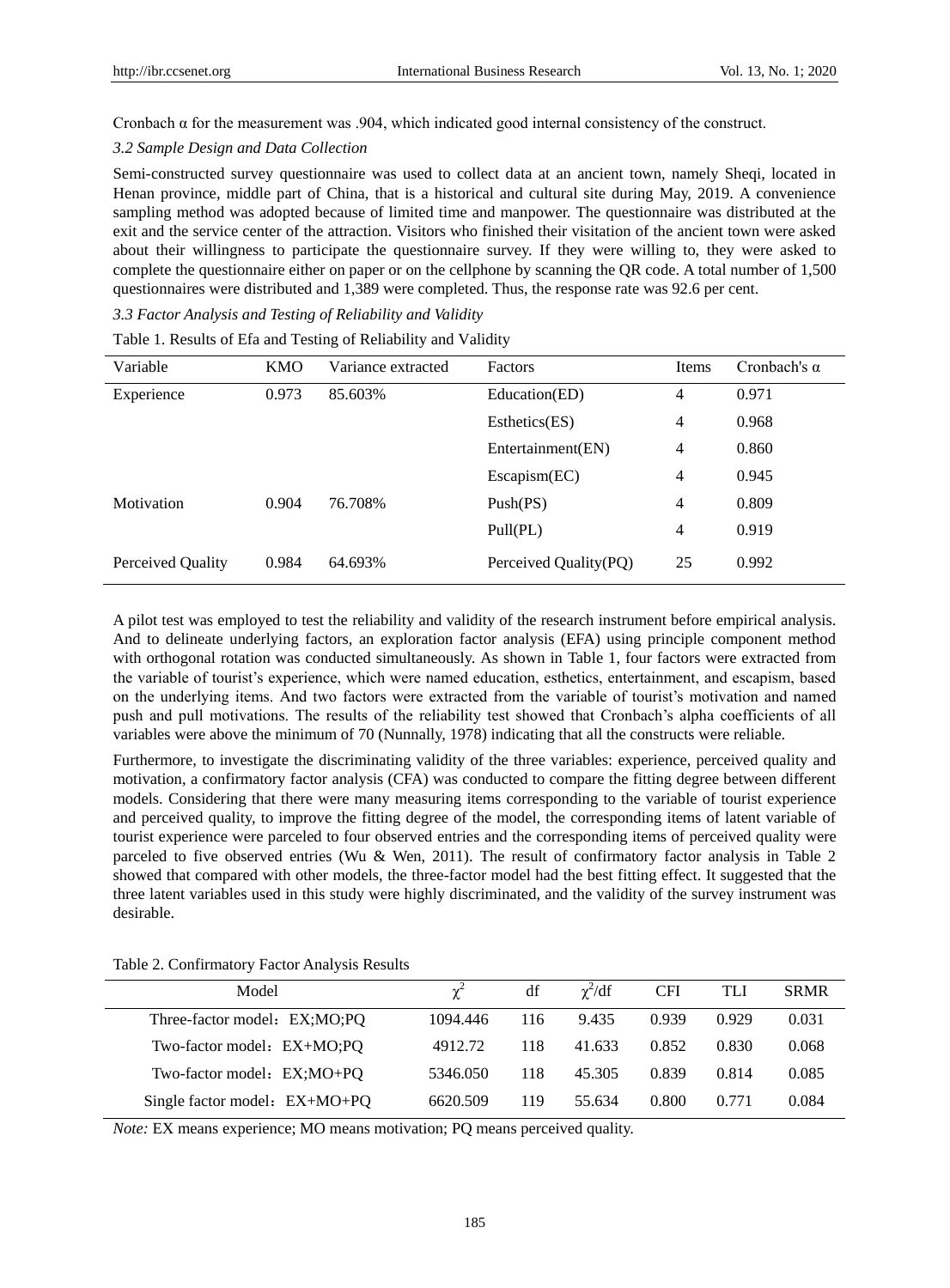## **4. Results**

The results from this research found there were a slightly more female respondents (51.6%) than male. The majority of respondents were between ages of 18 to 49 (91.6%) coming from Nanyang district and other districts of Henan province (70.8%), and had at least three year of college education (82.5%) with monthly income less than 5,000 Yuan (72.5%). Majority of respondents knew about the ancient town by recommendation of family and friends (46.2%) and visited with friends and family members (64.9%).

## *4.1 Correlation Analysis*

The correlation coefficients, means and standard deviations of each variable were shown in Table 3.

| $\cdots$ $ \cdots$ $\cdots$ |              |            |                        |            |            |       |  |
|-----------------------------|--------------|------------|------------------------|------------|------------|-------|--|
| Variable                    |              | 2          | 3                      | 5          | 6          | 7     |  |
| PQ                          |              |            |                        |            |            |       |  |
| <b>PS</b>                   | $0.676***$   |            |                        |            |            |       |  |
| PL                          | $0.750***$   | $0.803***$ |                        |            |            |       |  |
| ED                          | $0.876^{**}$ | $0.647***$ | $0.730**$              |            |            |       |  |
| ES                          | $0.895***$   | $0.656***$ | $0.758***$             |            |            |       |  |
| EN                          | $0.848***$   | $0.658***$ | $0.688^{\ast\ast\ast}$ | $0.894***$ |            |       |  |
| EC                          | $0.791***$   | $0.633***$ | $0.652***$             | $0.840***$ | $0.893***$ |       |  |
| Mean                        | 3.994        | 3.616      | 3.930                  | 4.045      | 3.925      | 3.878 |  |
| S.D.                        | 0.898        | 0.930      | 0.931                  | 0.914      | 0.880      | 0.968 |  |
|                             |              |            |                        |            |            |       |  |

Table 3. Means, Standard Deviation, and Correlation Efficient for Variables (n=1,389)

*Note:* \* indicates P<0.05, \*\* indicates P<0.01, \*\*\*indicatesP<0.001. PS means push motivation; PL means pull motivation; ED means the experience of education; ES means the experience of esthetics; EN means the experience of entertainment; EC means the experience of escapism.

The results of the correlation analysis indicated that there were significant positive relationships among perceived quality and education (ED), esthetics (ES), entertainment (EN), and escapism (EC) with the correlation coefficients of .876 (P<0.01), .895 (P<0.001), .848 (P<0.001) and .791 (P<0.001) respectively, which was consistent with the hypotheses. And tourists' motivation (both push and pull) had positive relationships with tourists' experience (ED, ES, EN and EC) and perceived quality.

## *4.2 Regression Analysis and Hypotheses Testing*

To eliminate the influence of individual characteristics of tourists, age, monthly income and region coming from were used as control variables. Hierarchical linear regression was employed to test the theoretical hypotheses, and multiple interactions were introduced to test the moderating effects among variables.

Table 4 illustrated the analysis results of moderating effect of motivation on perceived quality. Model 1 was a regression model of control variables on Perceived Quality. In Model 2, on the basis of the control variables, four independent variables, i.e. Education (ED), Esthetics (ES), Entertainment (EN) and Escapism (EC), were added to test the influence on perceived quality. Model 3 and Model 4 were main effect models including control variables, independent variables and moderating variables (push motivation and pull motivation).

As was shown by the results of Model 2, after adding the four variables of education (ED), esthetics (ES), entertainment (EN), and escapism (EC) to the control variables, the explanatory power of the models increased significantly ( $\Delta R^2 = .810$ , p <.001). The three factors of experience- education (β =.285, p <.001), esthetics (β =.438, p <.001), and entertainment ( $\beta$  =.190, p <.001), had significant positive relationships with perceived quality respectively. Therefore, the hypotheses of H1a, H1b and H1c were verified. However, escapism had no significant impact on perceived quality in this study. The possible reason maybe that escapism was a special kind of experience for tourists that could not be evaluated immediately, therefore, it did not contribute to the formation of perceived quality just after the visit finished. However, in this study, the questionnaires were distributed at the exits and service center of the destination to visitors who just finished their visits. Thus, the respondents may do not have the feeling of escapism at that time. It could be concluded that the results of Model 2 provided initial support for Hypothesis 1.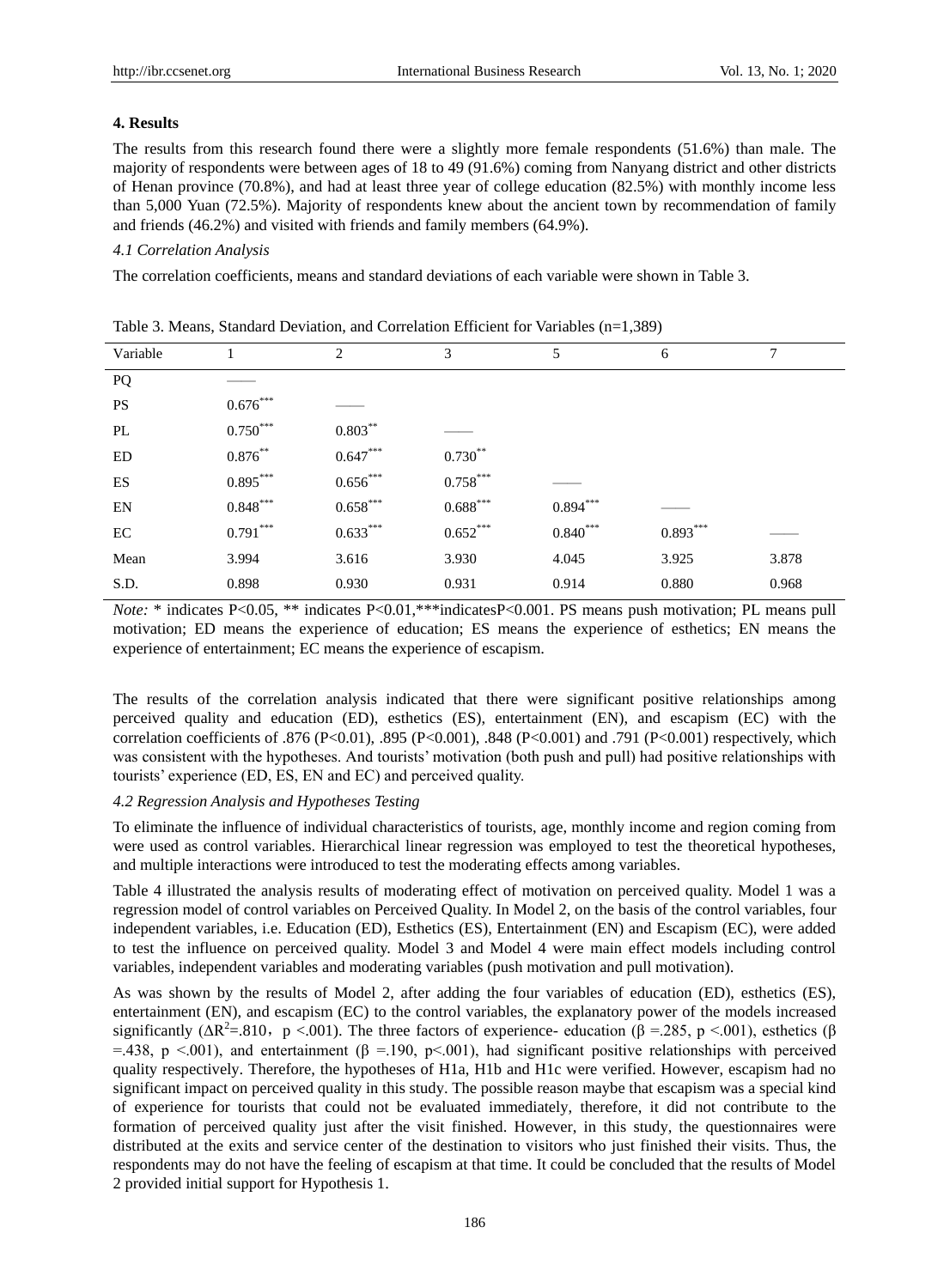| Variable           | Perceived Quality(PQ) |                        |                                |                        |  |  |
|--------------------|-----------------------|------------------------|--------------------------------|------------------------|--|--|
|                    | $\mathbf{M}_1$        | $M_2$                  | $M_3$                          | $M_4$                  |  |  |
| Age                | $0.053*$              | $-0.016$               | $-0.009$                       | $-0.007$               |  |  |
| Monthly Income     | $-0.094**$            | $-0.027$ *             | $-0.019$                       | $-0.020$               |  |  |
| Region Coming from | $-0.098$ ***          | $-0.008$               | $-0.015$                       | $-0.013***$            |  |  |
| Education(ED)      |                       | $0.285^{\ast\ast\ast}$ | $0.250^\ast{}^{\ast}{}^{\ast}$ | $0.231^{\ast\ast\ast}$ |  |  |
| Esthetics(ES)      |                       | $0.438^{\ast\ast\ast}$ | $0.408^{\ast\ast\ast}$         | $0.387***$             |  |  |
| Entertainment(EN)  |                       | $0.190***$             | $0.159***$                     | $0.172^{\ast\ast\ast}$ |  |  |
| Escapism(EC)       |                       | 0.009                  | 0.002                          | 0.004                  |  |  |
| Push(PS)           |                       |                        | $0.112***$                     |                        |  |  |
| ED*PS              |                       |                        | $0.040*$                       |                        |  |  |
| ES*PS              |                       |                        | $0.122***$                     |                        |  |  |
| EN*PS              |                       |                        | $0.036***$                     |                        |  |  |
| $EC*PS$            |                       |                        | 0.027                          |                        |  |  |
| ED*ES*EN*EC*PS     |                       |                        | $0.016^{*}$                    |                        |  |  |
| Pull(PL)           |                       |                        |                                | $0.148^{***}\,$        |  |  |
| ED*PL              |                       |                        |                                | $0.031^{\ast\ast}$     |  |  |
| $ES*PL$            |                       |                        |                                | $0.012***$             |  |  |
| EN*PL              |                       |                        |                                | $0.040**$              |  |  |
| $EC*PL$            |                       |                        |                                | 0.054                  |  |  |
| ED*ES*EN*EC*PL     |                       |                        |                                | $0.011^{\ast\ast}$     |  |  |
| $\mathbf{F}$       | $7.929***$            | 94.989***              | 53.897***                      | 54.518***              |  |  |
| ${\bf R}^2$        | 0.017                 | 0.827                  | 0.836                          | 0.838                  |  |  |
| Adjusted $R^2$     | 0.015                 | 0.826                  | 0.834                          | 0.837                  |  |  |

Table 4. Results of Moderating Influence of Motivation (N=1,389)

The results of Model 3 showed that push motivation moderated the relationship between tourists' experience and perceived quality positively ( $\beta = 112$ , p <.001). The influencing coefficients of the three interactive effects, i.e. push\*education, push\*esthetics, and push\*entertainment, on perceived quality were .040 (p <.05), .122 (p<.001), and .036 (p<.001) respectively, except push\*escapism which was not a significant interaction. Push motivation positively moderated the influence of tourists' experience on perceived quality significantly ( $\beta = 0.016$ , p <.05). Hypothesis of H2a was verified then. The results of Model 4 showed that pull motivation had positive effect on the relationship between tourists' experience and perceived quality as a moderator ( $\beta$  =.148, p <.001). The influencing coefficients of the three interactive effects-pull\*education, pull\*esthetics, and pull\*entertainment-on perceived quality were .031 (p <.001), .012 (p <.01), and .040 (p <.001) respectively. Pull\*escapism had no significant influence either. And pull motivation also positively moderated the influence of tourists' experience on perceived quality significantly  $(\beta = 0.011, p \lt 0.01)$ . Therefore, hypothesis of H2b was verified.

However, to ensure the reliability of the above conclusions, it was necessary to further examine whether the variables were multicollinearity. Therefore, tolerance (TOL) and variance-inflating factor (VIF) were used for multicollinearity diagnosis. The results were shown in Table 5. From model 2 to model 4, the tolerances of each dimension ranged from .121 to .969, and the variance-inflating factors ranged from 1.032 to 8.894, which were within the acceptable range. Therefore, it could be concluded that there were no multicollinearity in all dimensions, and the regression results of each model were reliable. All of the hypothese-H1a, H1b, H1c, H2a and H2b-had been verified.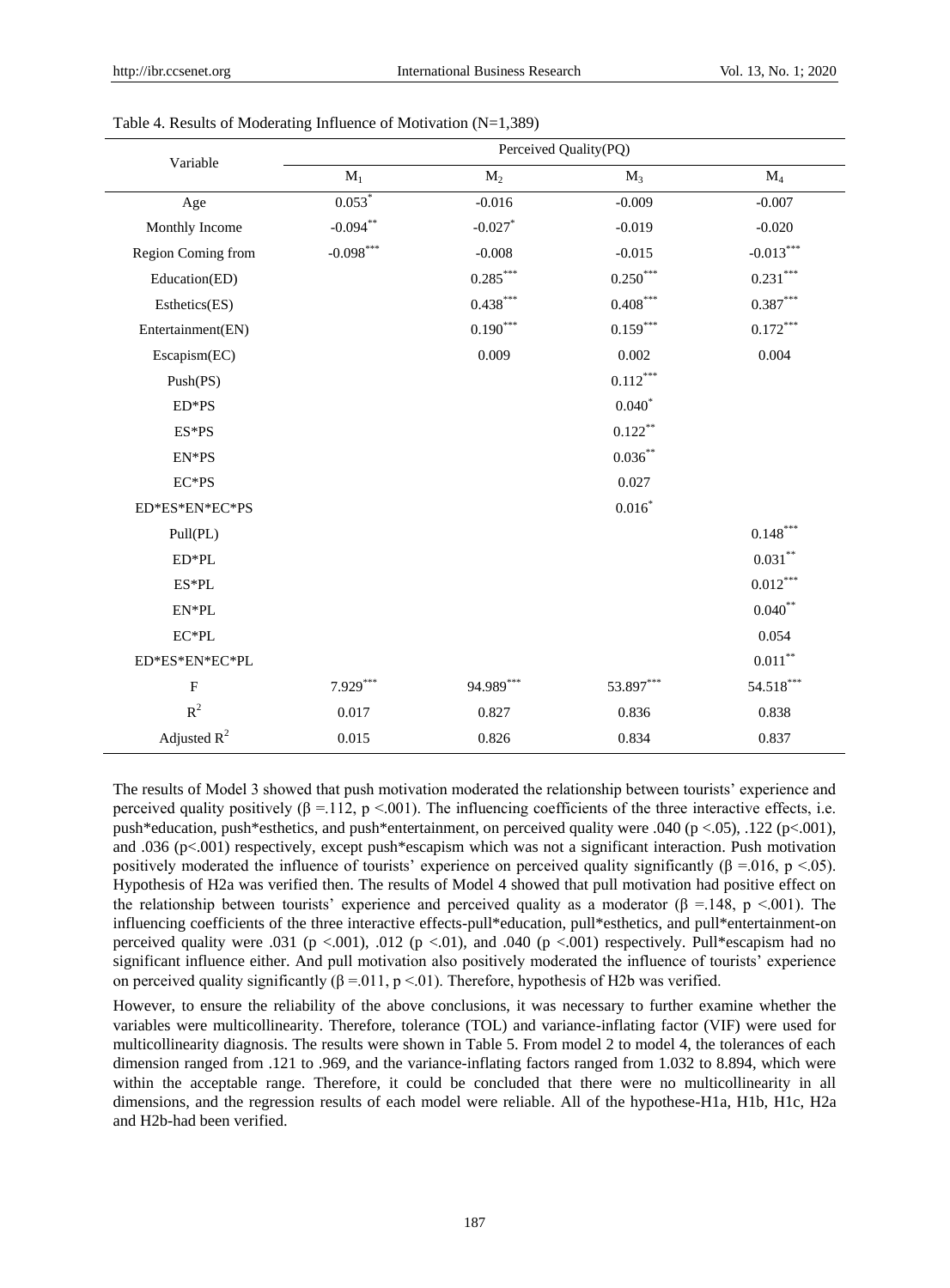| Variable           | $M_2$      |            | $M_3$      |            | $M_4$      |       |
|--------------------|------------|------------|------------|------------|------------|-------|
|                    | <b>TOL</b> | <b>VIF</b> | <b>TOL</b> | <b>VIF</b> | <b>TOL</b> | VIF   |
| Age                | 0.806      | 1.241      | 0.800      | 1.251      | 0.795      | 1.259 |
| Monthly Income     | 0.969      | 1.032      | 0.949      | 1.054      | 0.955      | 1.047 |
| Region Coming from | 0.813      | 1.230      | 0.805      | 1.243      | 0.807      | 1.240 |
| Education(ED)      | 0.145      | 6.899      | 0.139      | 7.175      | 0.137      | 7.308 |
| Esthetics(ES)      | 0.126      | 8.428      | 0.104      | 9.639      | 0.121      | 8.894 |
| Entertainment(EN)  | 0.130      | 7.698      | 0.124      | 8.062      | 0.127      | 7.873 |
| Escapism(EC)       | 0.192      | 5.205      | 0.182      | 5.485      | 0.189      | 5.299 |
| Push(PS)           |            |            | 0.471      | 2.123      |            |       |
| Pull(PL)           |            |            |            |            | 0.415      | 2.407 |

#### Table 5. Results of Multicollinearity Test

## **5. Discussion and Conclusion**

The findings of this study provided support for the positive effect of tourists' experience on perceived quality for historical and cultural destination. Furthermore, it was found that tourist motivation played a moderating role on the relationship between tourist's experience and perceived quality. These findings could provide managers of historic and cultural destinations with guidance for better understanding visitors' experience, their motivation, and how they influence visitors' perception of service quality provided, which will in turn affect tourist' satisfaction and their behavioral intentions regarding future visits (Hsieh, Park, & Hitchcock, 2015; Hsieh et al., 2018; Yoon & Uysal, 2005).

## *5.1 Theoretical Implication*

In previous researches, there were abundant findings about each construct of tourists' experience (Otto & Ritchie, 1996; Oh, Fiore, & Jeoung, 2007), motivation (Yoon & Uysal, 2005; Cini, Kruger, & Ellis, 2013; Hsieh, et al., 2018) and perceived quality (Aaker, 2009; Song et al., 2011; Liu, Yi, & Xia, 2017), as well as their impacts on tourist satisfaction and behavioral tendency after visit (Chen & Chen, 2010; Yoon & Uysal, 2005; Song et al, 2006). However, few attention has been paid on the relationships among these variables, especially on the relationship between tourists' experience and their perception of service quality. In some cases, they were even used interchangeably (Wang & Mei, 2006). In this study, it was verified that tourists' experience and perceived quality were different constructs, and tourists' experience (education, entertainment, esthetics) had significant positive impact on perceived quality in historic and cultural context. This finding provides a new research perspective regarding the factor influencing tourist's perception on tourism service quality in historical cultural destinations. Furthermore, this study provided empirical evidence that tourists' motivation moderating the positive effect tourists' experience had on perceived quality significantly for historic and cultural tourists. It enriches the research of formation mechanism of perceived tourism service quality in historical cultural context. It was believed that this study had the capability and potential of developing more precise studies and applications of tourist behavior of historic cultural destinations.

## *5.2 Managerial Implication*

The finding of testing of the proposed hypothetical model had managerial implications for the success of marketing of Sheqi ancient town and other historic cultural destinations. The findings of this study showed that in the specific historic and cultural destination, visitors had relatively stronger experience of EDUCATION (mean=4.036) and ESTHETICS (mean=4.045), which further had greater impact on perceived quality than other factors (EDUCATION, β = 285, p < 001; ESTHETICS, β = 438, p < 001). Thus, in historic and cultural destinations, heritages should be carefully protected and preserved as well as fully exhibited and demonstrated to fulfill visitor's education, learning and appreciating demand (Hsieh, et al., 2018). Meanwhile, tourist motivation also had significant impact on perceived quality of the ancient town, which indicated that, to improve tourists' perceived quality, the historic and cultural attractions should be well designed and keep unique attractiveness as well as well communicated and marketed to be more appealing for tourists.

It was demonstrated by the results of the empirical analysis that push and pull motivation positively moderated the influence of tourists' experience on perceived quality significantly. Therefore, managers and marketers of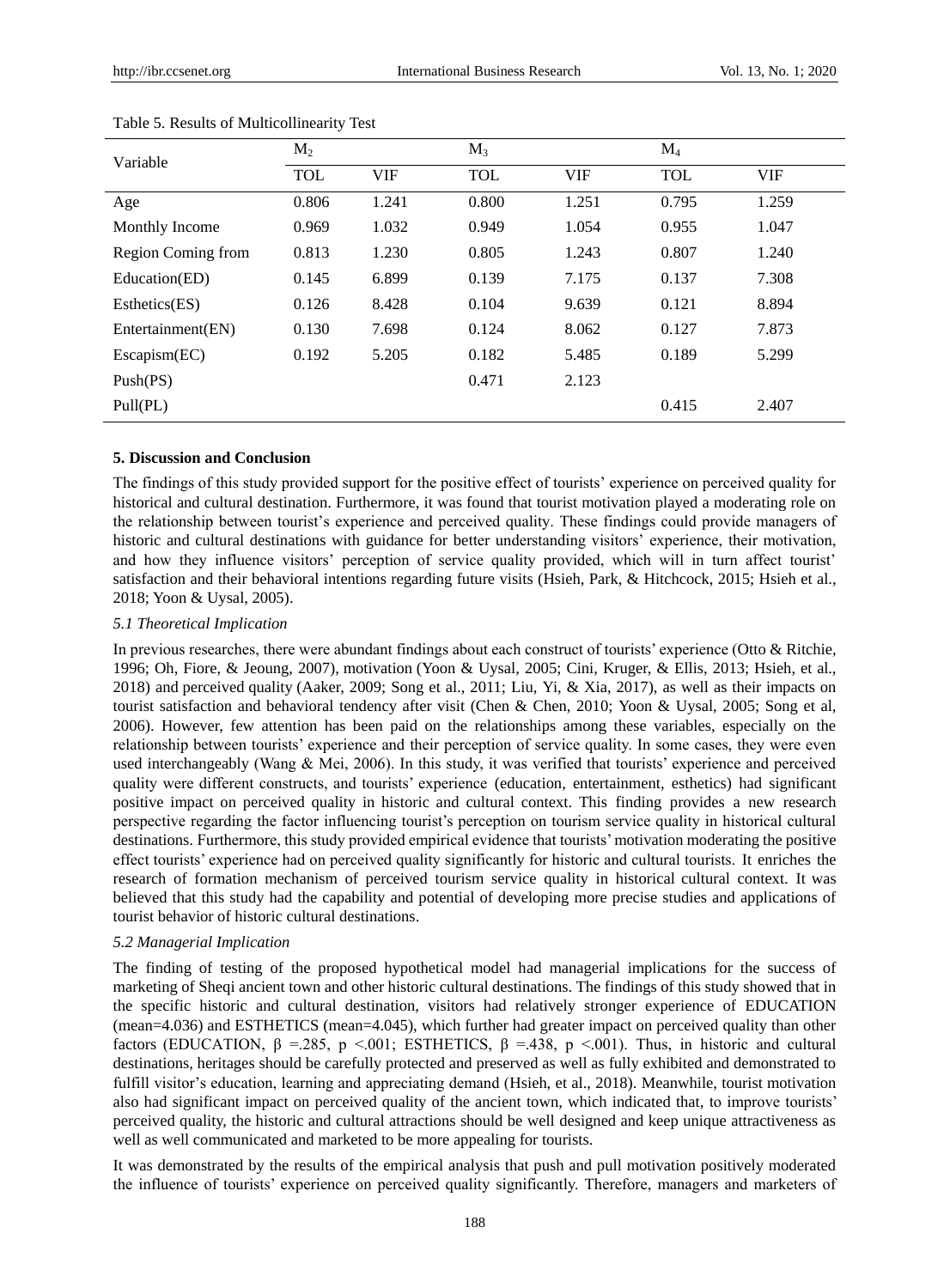historic and cultural destinations were expected to take multiple reasons and motivations into consideration when making marketing plans and strategies (Hsieh, et al., 2018). Investment should be made not only in protection and decoration of the attraction but also in organizing enjoyable activities and events and launching publicity and propaganda by diverse platforms.

#### *5.3 Limitations and Future Research*

There were some issues associated with the limitations of this study. In terms of research samples, owing to the limitations of the research time and manpower, only tourists visiting the ancient town during May were surveyed using convenient sampling which may not be able to reflect the general conditions of all tourists visiting the ancient town. Limitations also existed in the historic and cultural destination typology, the selection of the moderators and the corresponding hypothetical framework. Future studies may be conducted towards different historical and cultural attractions in different areas of China, and different antecedents, consequences and moderators related to perceived quality of historic and cultural destinations.

#### **References**

Aaker, D. A. (2009). *Managing brand equity*: *Capitalizing on the value of a brand name*. New York: Free Press.

- Andereck, K., Bricker, K. S., Kerstetter, D., & Nickerson, N. P. (2006). Connecting experiences to quality: Understanding the meanings behind visitors' experiences. In G. Jennings & N. P. Nickerson (Eds.), *Quality Tourism Experiences* (pp. 81-98). Burlington, MA: Elsevier Butterworth-Heinemann. <https://doi.org/10.1016/B978-0-7506-7811-7.50012-2>
- Apostolakis, A. (2003). The convergence process in heritage tourism. *Annals of Tourism Research, 30*(4), 795-812. [https://doi.org/10.1016/S0160-7383\(03\)00057-4](https://doi.org/10.1016/S0160-7383(03)00057-4)
- Baker, D. A., & Crompton, J. L. (2000). Quality, satisfaction and behavioral intentions. *Annals of Tourism Research, 27*(3), 785-804[. https://doi.org/10.1016/S0160-7383\(99\)00108-5](https://doi.org/10.1016/S0160-7383(99)00108-5)
- Chen, C. C., Huang, W. J., & Petrick, J. F. (2016). Holiday recovery experiences, tourism satisfaction and life satisfaction: Is there a relationship? *Tourism Management, 53,* 140-147. <https://doi.org/10.1016/j.tourman.2015.09.016>
- Chen, C. F., & Chen, F. S. (2010). Experience quality, perceived value, satisfaction and behavioral intentions for heritage tourists. *Tourism Management, 31,* 29-35.<https://doi.org/10.1016/j.tourman.2009.02.008>
- Chen, C., & Shi, H. (2008). A study of service quality and satisfaction for museums: Taking the national museum of prehistory as an example. *The Journal of Human Resource and Adult Learning, 4,* 159-170.
- Churchill, G. (1979). A Paradigm for developing better measures of marketing constructs. *Journal of Marketing Research, 16*(1), 64-73[. https://doi.org/10.1177/002224377901600110](https://doi.org/10.1177/002224377901600110)
- Cini, F., Kruger, S., & Ellis, S. (2013). A model of intrinsic and extrinsic motivations on subjective well-being: The experience of overnight visitors to a national park. *Applied Research in Quality of Life, 8,* 45-61. <https://doi.org/10.1007/s11482-012-9173-y>
- Cohen, E. (2004). *Contemporary Tourism: Diversity and Change*. Oxford: Elsevier.
- Crompton, J. L. (1979). Motivations for Pleasure Vacation. *Annals of Tourism Research, 6*(4), 408-424. [https://doi.org/10.1016/0160-7383\(79\)90004-5](https://doi.org/10.1016/0160-7383(79)90004-5)
- Dongqi, S., Hongtao, J., Jinhe, Z., Jiamei, Z., Hao, Y., & Fengqin, D. (2017). Moderating effects of novelty-seeking on the formation of revisit intention with the Xitang Ancient Town as example. S*cientia Geographica Sinica*, *37*(1), 130-137.
- Gitelson, R. J., & Crompton, J. L. (1984). Insights into the repeat vacation phenomenon. *Annals of Tourism Research, 11*(2), 199-217. [https://doi.org/10.1016/0160-7383\(84\)90070-7](https://doi.org/10.1016/0160-7383(84)90070-7)
- Hsieh, C. M., Chen, T. P., Hsieh, C. J., & Tsai, B. K. (2018). Moderating effect of membership status on the quality-value-loyalty chain at museums. *Social Behavior and Personality*, *46*(1), 107-126. <https://doi.org/10.2224/sbp.4073>
- Hsieh, C. M., Park, S. H., & Hitchcock, M. (2015). Examining the relationships among motivation, service quality and loyalty: The case of the National Museum of Natural Science. *Asia Pacific Journal of Tourism Research, 20,* 1505-1526.<https://doi.org/10.1080/10941665.2015.1013143>
- Iso Ahola, S. E. (1982). Toward a social psychological theory of tourism motivation: A rejoinder. *Annals of Tourism Research, 9*(2), 256-262[. https://doi.org/10.1016/0160-7383\(82\)90049-4](https://doi.org/10.1016/0160-7383(82)90049-4)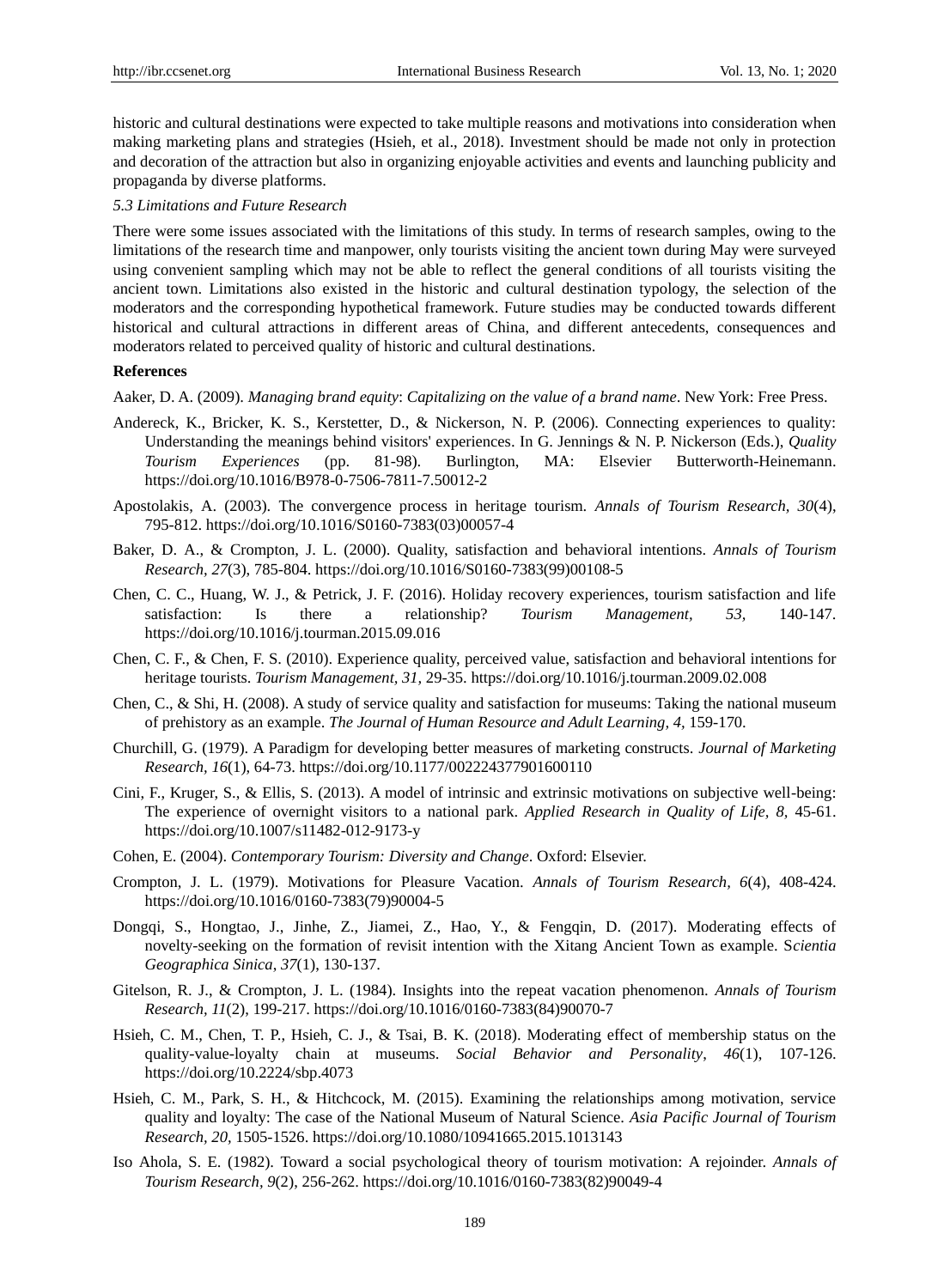- Jennings, G. (2006). Perspectives on quality tourism experiences: An introduction. In G. Jennings N. P. Nickerson (Ed.), *Quality Tourism Experiences* (pp. 1-22). Burlington, MA: Elsevier Butterworth-Heinemann[. https://doi.org/10.1016/B978-0-7506-7811-7.50005-5](https://doi.org/10.1016/B978-0-7506-7811-7.50005-5)
- Kang, G. D., Jame, J., & Alexandris, K. (2002). Measurement of internal service quality: application of the SERVQUAL battery to internal service quality. *Managing Service Quality: An International Journal*, *12*(5), 278-291.<https://doi.org/10.1108/09604520210442065>
- Kao, Y. F., Huang, L. S., & Wu, C. H. (2008). Effects of theatrical elements on experiential quality and loyalty intentions for theme parks. *Asia Pacific Journal of Tourism Research*, *13*(2), 163-174. <https://doi.org/10.1080/10941660802048480>
- Lam, S. S., & Woo, K. S. (1997). Measuring service quality: a test-retest reliability investigation of SERVQUAL. *International Journal of Market Research*, *39*(2), 381.<https://doi.org/10.1177/147078539703900201>
- Li, G., Song, H., Chen, J. L., & Wu, D. C. (2012). Comparing mainland Chinese tourists' satisfaction with Hong Kong and the UK using tourist satisfaction index. *Journal of China Tourism Research, 8,* 371-392. <https://doi.org/10.1080/19388160.2012.729402>
- Li, Y. (2000). Geographical consciousness and tourism experience. *Annals of Tourism Research, 27*(4), 863-883. [https://doi.org/10.1016/S0160-7383\(99\)00112-7](https://doi.org/10.1016/S0160-7383(99)00112-7)
- Liu, M. H., Yi, S., & Xia, H. J. (2017). Study on the expansion of tourism satisfaction index system from international perspective. *Tourism Research, 9*(2), 53-65.
- Noy, C. (2007). The Poetics of tourist experience: An autoethnography of a family trip to Eilat. *Journal of Tourism and Cultural Change, 5*(3), 141-157.<https://doi.org/10.2167/jtcc085.0>
- Nunnally, J. (1978). *Psychometric theory*. New York, NY: McGraw-Hill.
- Oh, H., Fiore, A. M., & Jeoung, M. (2007). Experience economy concepts: Tourism Applications. *Journal of Travel Research, 46*(2), 119-132.<https://doi.org/10.1177/0047287507304039>
- Otto, J. E., & Ritchie, J. R. B. (1996). The service experience in tourism, *Tourism Management, 17*(3), 165-174. [https://doi.org/10.1016/0261-5177\(96\)00003-9](https://doi.org/10.1016/0261-5177(96)00003-9)
- Parasuraman, A., Zeithaml, V. A., & Berry, L. L. (1985). A conceptual model of service quality and its implications for future research. *The Journal of Marketing, 49*, 41-50. <https://doi.org/10.1177/002224298504900403>
- Parasuraman, A., Zeithaml, V. A., & Berry, L. L. (1994). Alternative scales for measuring service quality: a comparative assessment based on psychometric and diagnostic criteria. *Journal of retailing*, *70*(3), 201-230. [https://doi.org/10.1016/0022-4359\(94\)90033-7](https://doi.org/10.1016/0022-4359(94)90033-7)
- Pine, B. J. I., & Gilmore, J. (2011). *The Experience Economy*. Boston, MA: Harvard Business Review Press.
- Pine, B. J. I., & Gilmore, H. J. (1999). *The Experience Economy: Work is Theatre & Every Business a Stage*. Boston, MA: Harvard Business School Press.
- Prentice, R. C. (2004). *Tourist Motivation and Typologies.* In A Companion to Tourism, edited by A. Lew, M. Hall, & A. M. Williams. Oxford: Pergamon, 261-279.<https://doi.org/10.1002/9780470752272.ch21>
- Pyo, S., Mihalik, B. J., & Uysal, M. (1989). Attraction attributes and motivations: A canonical correlation analysis. *Annals of Tourism Research, 16*(2), 277-282. [https://doi.org/10.1016/0160-7383\(89\)90077-7](https://doi.org/10.1016/0160-7383(89)90077-7)
- Quan, S., & Wang, N. (2004). Towards a structural model of the tourist experience: An illustration from food experiences in tourism. *Tourism Management, 25,* 297-305. [https://doi.org/10.1016/S0261-5177\(03\)00130-4](https://doi.org/10.1016/S0261-5177(03)00130-4)
- Randheer, K., Al Motawa, A. A., & Vijay, P. J. (2011). Measuring commuters' perception on service quality using SERVQUAL in public transportation. *International Journal of Marketing Studies*, *3*(1), 21. <https://doi.org/10.5539/ijms.v3n1p21>
- Ryan, R. M., & Deci, E. L. (2000). Self-determination theory and the facilitation of intrinsic motivation, social development, and well-being, *American Psychologist, 55,* 68-78. <https://doi.org/10.1037/0003-066X.55.1.68>
- Song, H., Li, G., Van Der Veen, R., & Chen, J. L. (2011). Assessing mainland Chinese tourists' satisfaction with Hong Kong using tourist satisfaction index. *International Journal of Tourism Research*, *13*(1), 82-96. <https://doi.org/10.1002/jtr.801>